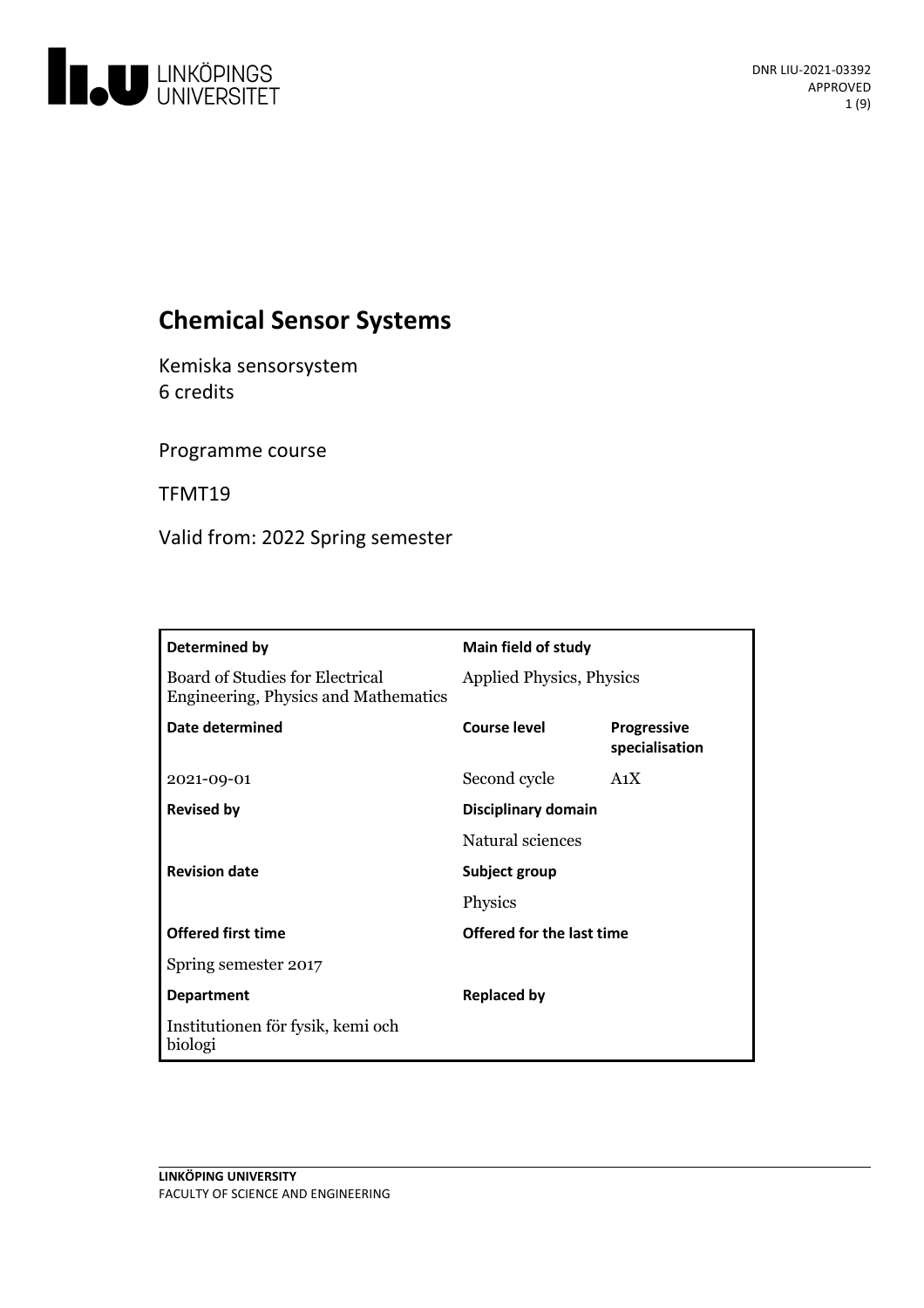# Course offered for

- Master of Science in Biomedical Engineering
- Master of Science in Engineering Biology
- Master of Science in Applied Physics and Electrical Engineering
- Master of Science in Applied Physics and Electrical Engineering International
- Bachelor's Programme in Physics and Nanoscience
- Master's Programme in Biomedical Engineering
- Master's Programme in Chemistry

## Prerequisites

Basic courses in physics and electronics

# Intended learning outcomes

The purpose of the course is to provide in-depth understanding of the function and design of modern measurement systems based on chemical sensors, including all aspects ranging from the sensor principle to the application.

After completing the course the students are expected to be able to:

- Demonstrate a good overview of chemical sensor systens and their application areas
- Account for different sensor principles and detection mechanisms involved in chemical sensor systems
- Understand and account for the different parts of a sensor system, their importance, and the importance of sample handling, signal processing, and data analysis for a well-functioning sensor system
- Implement evaluation systems and data processing in chemical sensor systems
- Analyze problems in measurement technology and identify and suggest different suitable sensor solutions
- Critically review literature in the field of chemica sensors and reflect upon shortcomings in contemporary sensor technologies and their applications

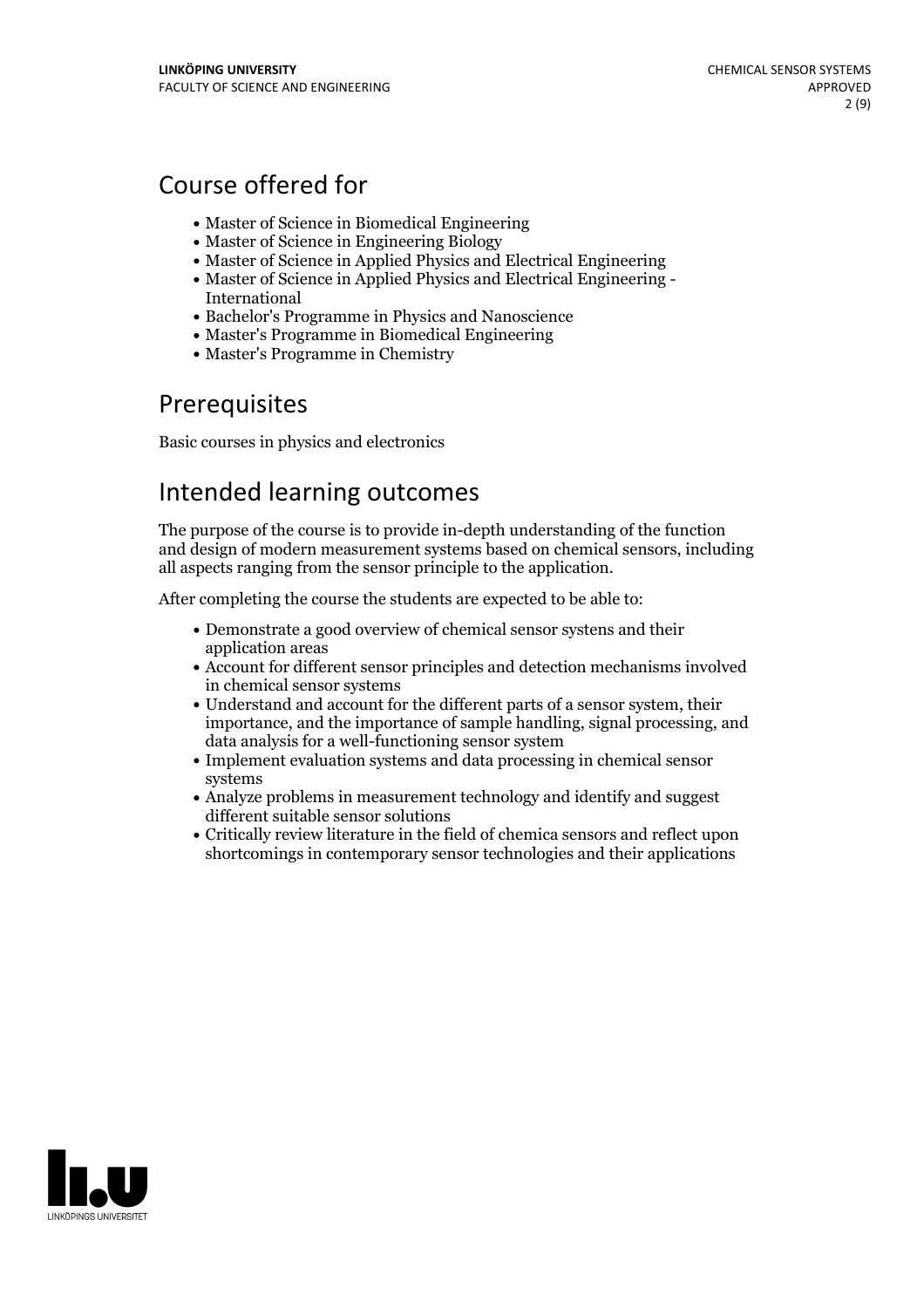## Course content

The course starts with an overview and basic definitions in the scientific area of chemical sensors, including the operating principle of several commonly used chemical sensors. Measurement systems are studied in detail from sensor principle to application. The systems are chosen from the current research at the department and from industry and may e. g. be the "electronic nose" and the "electronic tongue" or biosensor systems based on surface plasmon resonance, QCM devices, blood monitoring devices for diabetes, or sensors based on ubiquitous devices like computer/mobile phone screens. As an introduction a short and brief overview of measurement technology, with emphasis on sensors for air quality monitoring and process control, is given. The measurement systems are then studied with respect to

- Design of measurement systems, read-out electronics, amplifiers
- Data acquisition and data presentation
- Smart sensor operation and multivariate analysis of sensor data
- Sample handling
- Smell and taste as scientific areas
- Applications

# Teaching and working methods

Lectures and laboratory work (3 <sup>x</sup> <sup>2</sup> hours) on sensor principles and applications. <sup>A</sup> number of guest lecturers are invited to present special topics. Visits to <sup>a</sup> research laboratory and to companies, which develops sensor systems, may be included.

## Examination

|                                                                                                                                                                                                                                                                                                                                                        | LAB1 Laboratory work                              | 1 credits U, G                   |  |  |
|--------------------------------------------------------------------------------------------------------------------------------------------------------------------------------------------------------------------------------------------------------------------------------------------------------------------------------------------------------|---------------------------------------------------|----------------------------------|--|--|
|                                                                                                                                                                                                                                                                                                                                                        | UPG1 Hand-in exercises and quizzes                | $5 \text{ credits}$ U, $3, 4, 5$ |  |  |
|                                                                                                                                                                                                                                                                                                                                                        | UPG2 Optional written assignment for higher grade | o credits $U, 3, 4, 5$           |  |  |
| Hand-in exercises and quizzes will show that the students have understood the<br>important parts of the course and that they to some extent are able to use the<br>acquired knowledge. Home exercises give grade U, 3 or 4. An extra report, a<br>review of a number of chapters from a book or scientific papers, may increase the<br>grade one step. |                                                   |                                  |  |  |

## Grades

Four-grade scale, LiU, U, 3, 4, 5

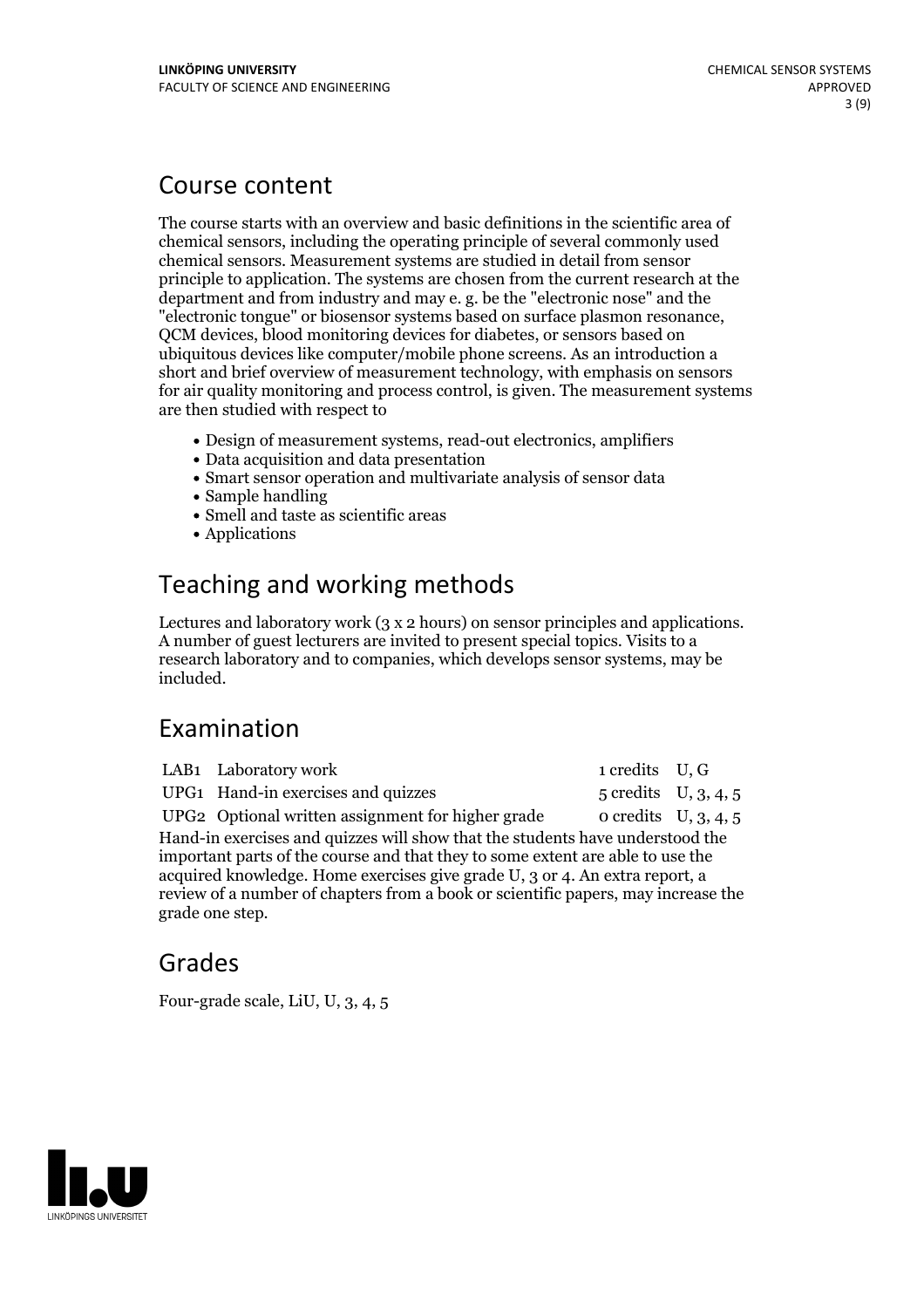# Other information

## **About teaching and examination language**

The teaching language is presented in the Overview tab for each course. The examination language relates to the teaching language as follows:

- If teaching language is "Swedish", the course as a whole could be given in Swedish, or partly in English. Examination language is Swedish, but parts
- of the examination can be in English. If teaching language is "English", the course as <sup>a</sup> whole is taught in English. Examination language is English. If teaching language is "Swedish/English", the course as <sup>a</sup> whole will be
- taught in English if students without prior knowledge of the Swedish language participate. Examination language is Swedish or English depending on teaching language.

#### **Other**

The course is conducted in a manner where both men's and women's experience and knowledge are made visible and developed.

The planning and implementation of a course should correspond to the course syllabus. The course evaluation should therefore be conducted with the course syllabus as a starting point.

If special circumstances prevail, the vice-chancellor may in a special decision specify the preconditions for temporary deviations from this course syllabus, and delegate the right to take such decisions.

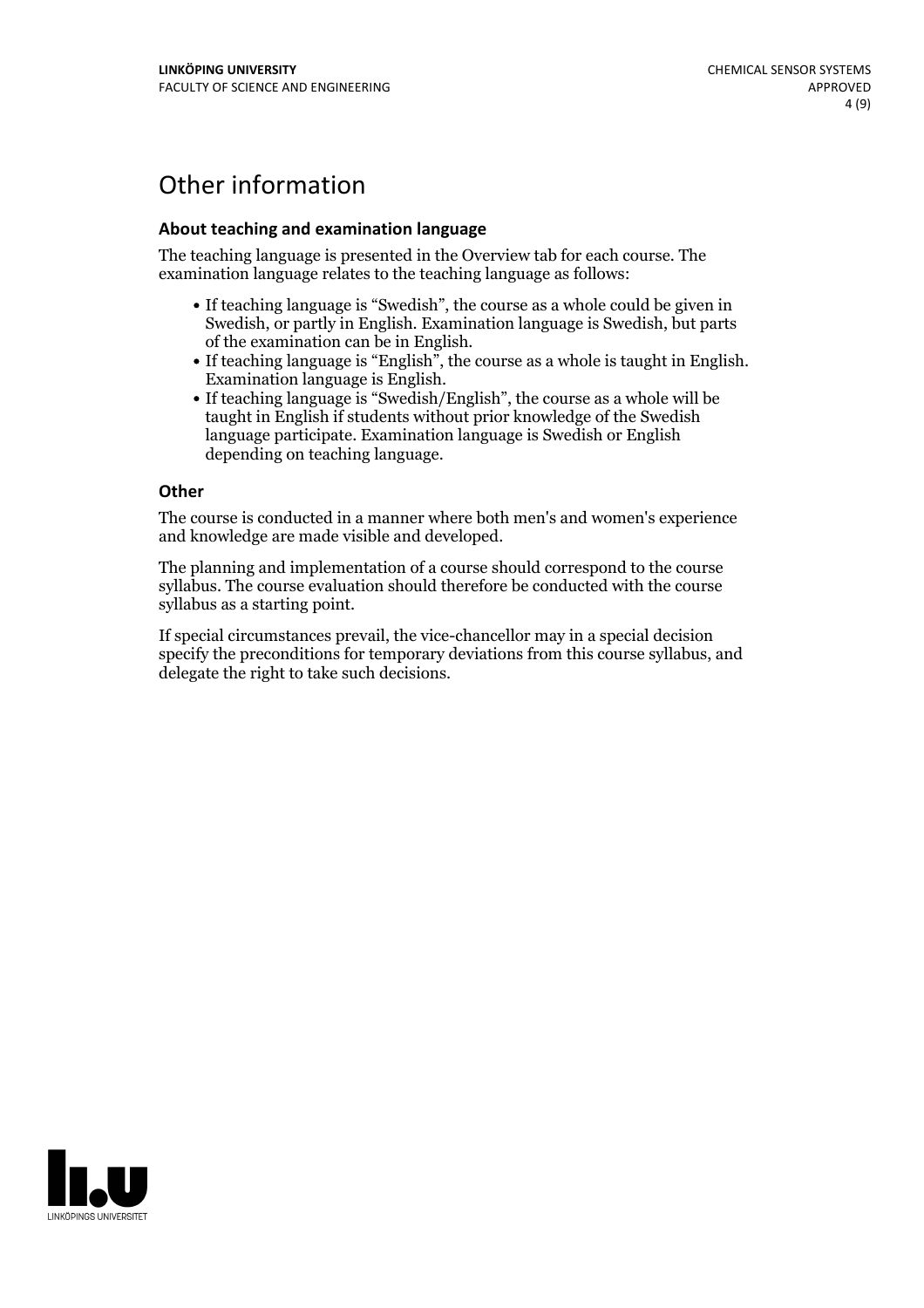# **Common rules**

## Course syllabus

A syllabus must be established for each course. The syllabus specifies the aim and contents of the course, and the prior knowledge that a student must have in order to be able to benefit from the course.

## Timetabling

Courses are timetabled after a decision has been made for this course concerning its assignment to a timetable module.

## Interruption in and deregistration from a course

The LiU decision, Guidelines concerning confirmation of participation in education (Dnr LiU-2020-02256), states that interruptions in study are to be recorded in Ladok. Thus, all students who do not participate in a course for which they have registered must record the interruption, such that the registration on the course can be removed. Deregistration from or interrupting a course is carried out using <sup>a</sup> web-based form: https://www.lith.liu.se/for- [studenter/kurskomplettering?l=en.](https://www.lith.liu.se/for-studenter/kurskomplettering?l=en)

## Cancelled courses and changes to the course syllabus

Courses with few participants (fewer than 10) may be cancelled or organised in a manner that differs from that stated in the course syllabus. The Dean is to deliberate and decide whether a course is to be cancelled or changed from the course syllabus.

## Guidelines relating to examinations and examiners

For details, see Guidelines for education and examination for first-cycle and second-cycle education at Linköping University, Dnr LiU-2020-04501 [\(http://styrdokument.liu.se/Regelsamling/VisaBeslut/917592\)](http://styrdokument.liu.se/Regelsamling/VisaBeslut/917592).

An examiner must be employed as a teacher at LiU according to the LiU Regulations for Appointments, Dnr LiU-2021-01204 [\(https://styrdokument.liu.se/Regelsamling/VisaBeslut/622784](https://styrdokument.liu.se/Regelsamling/VisaBeslut/622784)). For courses in second-cycle, the following teachers can be appointed as examiner: Professor (including Adjunct and Visiting Professor), Associate Professor (including Adjunct), Senior Lecturer (including Adjunct and Visiting Senior Lecturer), Research Fellow, or Postdoc. For courses in first-cycle, Assistant Lecturer (including Adjunct and Visiting Assistant Lecturer) can also be appointed as examiner in addition to those listed for second-cycle courses. In exceptional cases, a Part-time Lecturer can also be appointed as an examiner at both first- and second cycle, see Delegation of authority for the Board of Faculty of Science and Engineering.

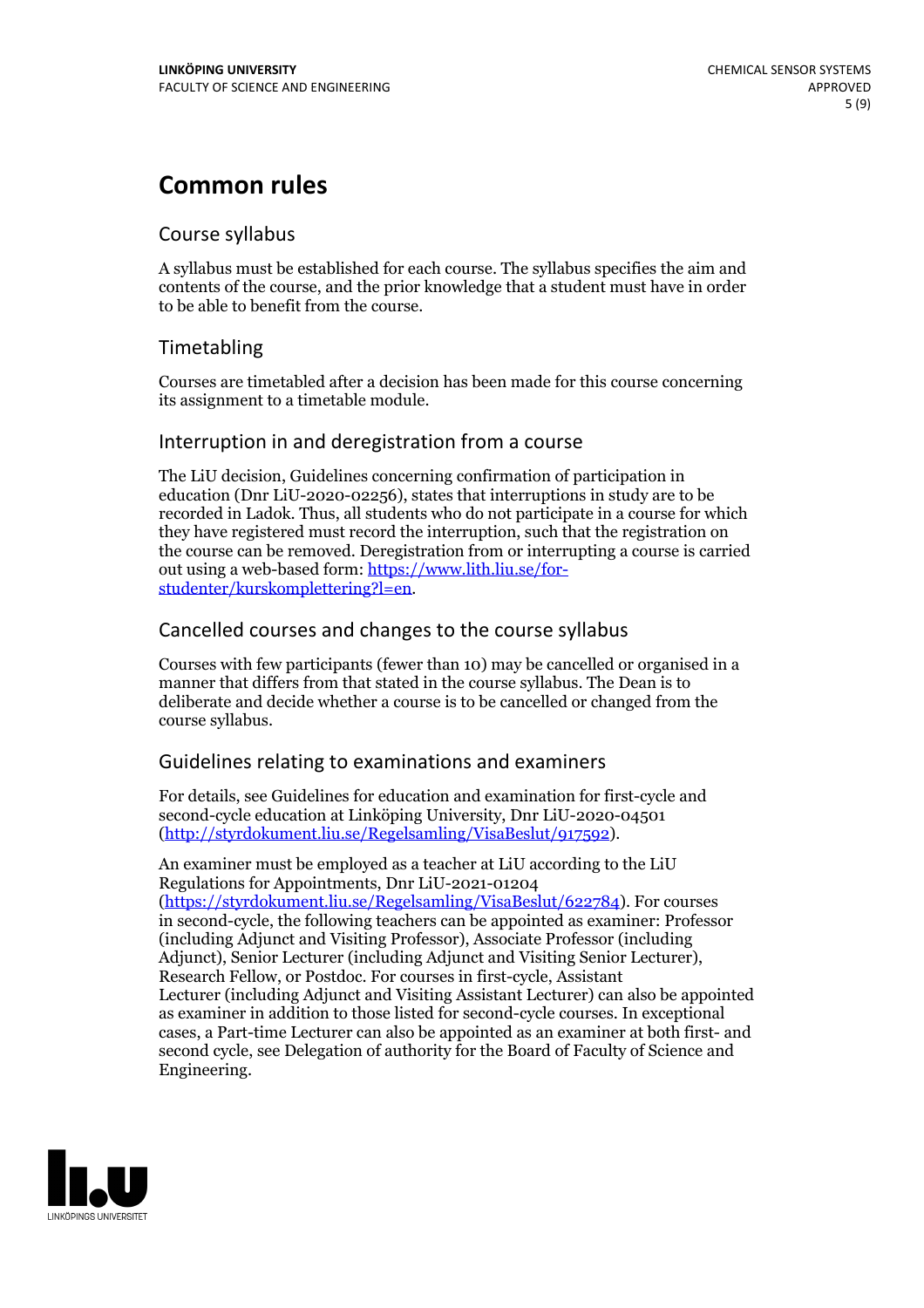## Forms of examination

#### **Principles for examination**

Written and oral examinations and digital and computer-based examinations are held at least three times a year: once immediately after the end of the course, once in August, and once (usually) in one of the re-examination periods. Examinations held at other times are to follow a decision of the faculty programme board.

Principles for examination scheduling for courses that follow the study periods:

- courses given in VT1 are examined for the first time in March, with re-examination in June and August
- courses given in VT2 are examined for the first time in May, with re-examination in August and October
- courses given in HT1 are examined for the first time in October, with re-examination in January and August
- courses given in HT2 are examined for the first time in January, with re-examination in March and in August.

The examination schedule is based on the structure of timetable modules, but there may be deviations from this, mainly in the case of courses that are studied and examined for several programmes and in lower grades (i.e. 1 and 2).

Examinations for courses that the faculty programme board has decided are to be held in alternate years are held three times during the school year in which the course is given according to the principles stated above.

Examinations for courses that are cancelled orrescheduled such that they are not given in one or several years are held three times during the year that immediately follows the course, with examination scheduling that corresponds to the scheduling that was in force before the course was cancelled or rescheduled.

When a course, or a written examination (TEN, DIT, DAT), is given for the last time, the regular examination and two re-examinations will be offered. Thereafter, examinations are phased out by offering three examinations during the following academic year at the same times as the examinations in any substitute course. If there is no substitute course, three examinations will be offered during re- examination periods during the following academic year. Other examination times are decided by the faculty programme board. In all cases above, the examination is also offered one more time during the academic year after the following, unless the faculty programme board decides otherwise. In total, 6 re-examinations are offered, of which 2 are regular re-examinations. In the examination registration system, the examinations given for the penultimate time and the last time are denoted.

If a course is given during several periods of the year (for programmes, or on different occasions for different programmes) the faculty programme board or boards determine together the scheduling and frequency of re-examination occasions.

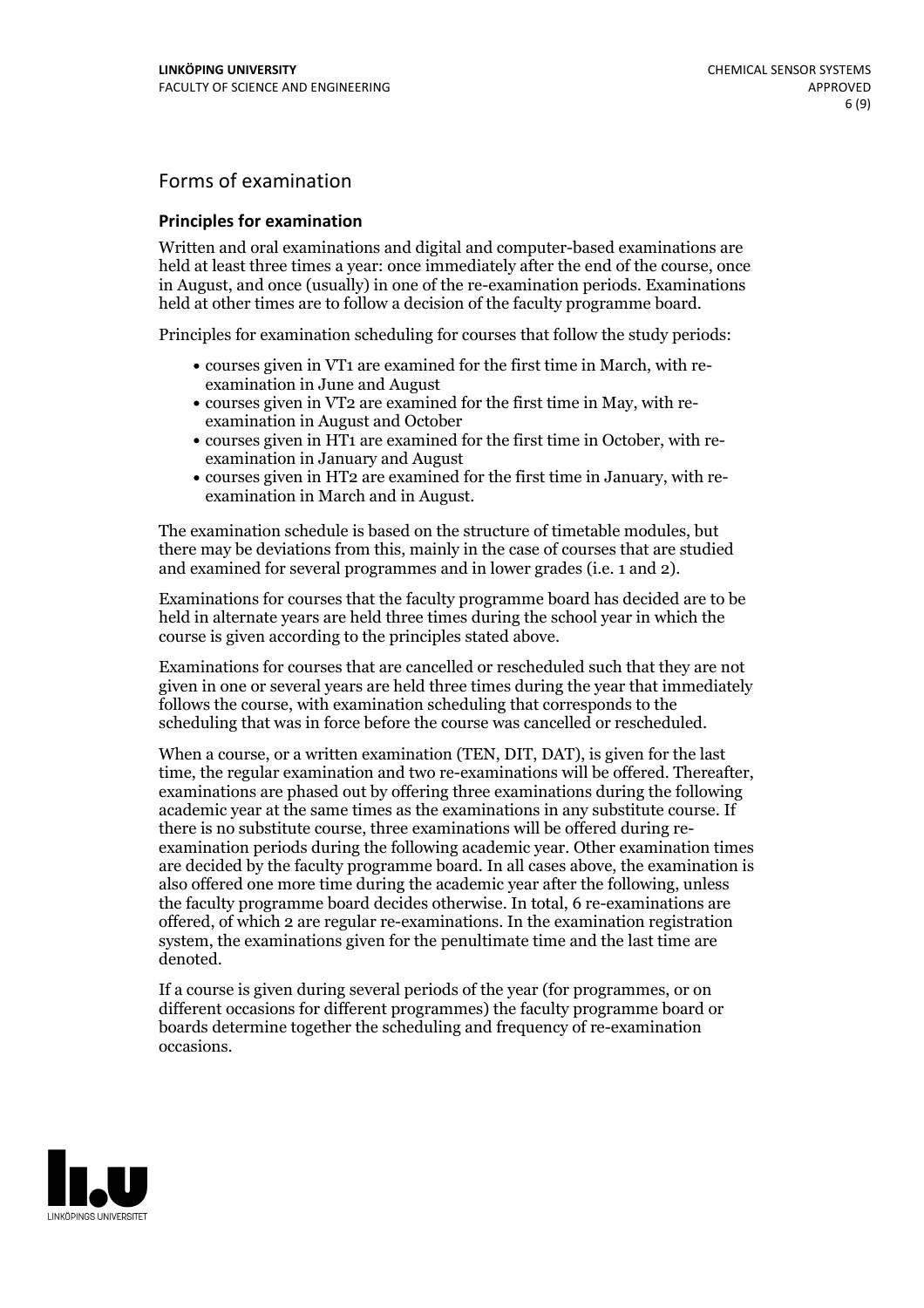### **Retakes of other forms of examination**

Regulations concerning retakes of other forms of examination than written examinations and digital and computer-based examinations are given in the LiU guidelines for examinations and examiners, [http://styrdokument.liu.se/Regelsamling/VisaBeslut/917592.](http://styrdokument.liu.se/Regelsamling/VisaBeslut/917592)

#### **Course closure**

For Decision on Routines for Administration of the Discontinuation of Educational Programs, Freestanding Courses and Courses in Programs, see DNR LiU-2021-04782. After a decision on closure and after the end of the discontinuation period, the students are referred to a replacement course (or similar) according to information in the course syllabus or programme syllabus. If a student has passed some part/parts of a closed program course but not all, and there is an at least partially replacing course, an assessment of crediting can be made. Any crediting of course components is made by the examiner.

### **Registration for examination**

In order to take an written, digital or computer-based examination, registration in advance is mandatory, see decision in the university's rule book [https://styrdokument.liu.se/Regelsamling/VisaBeslut/622682.](https://styrdokument.liu.se/Regelsamling/VisaBeslut/622682) An unregistered student can thus not be offered a place. The registration is done at the Student Portal or in the LiU-app during the registration period. The registration period opens 30 days before the date of the examination and closes 10 days before the date of the examination. Candidates are informed of the location of the examination by email, four days in advance.

## **Code of conduct for students during examinations**

Details are given in a decision in the university's rule book: <http://styrdokument.liu.se/Regelsamling/VisaBeslut/622682>.

#### **Retakes for higher grade**

Students at the Institute of Technology at LiU have the right to retake written examinations and digital and computer-based examinations in an attempt to achieve a higher grade. This is valid for all examination components with code "TEN", "DIT" and "DAT". The same right may not be exercised for other examination components, unless otherwise specified in the course syllabus.

A retake is not possible on courses that are included in an issued degree diploma.

#### **Grades**

The grades that are preferably to be used are Fail (U), Pass (3), Pass not without distinction  $(4)$  and Pass with distinction  $(5)$ .

- Grades U, 3, 4, 5 are to be awarded for courses that have written or digital examinations.<br>• Grades Fail (U) and Pass (G) may be awarded for courses with a large
- degree of practical components such as laboratory work, project work and

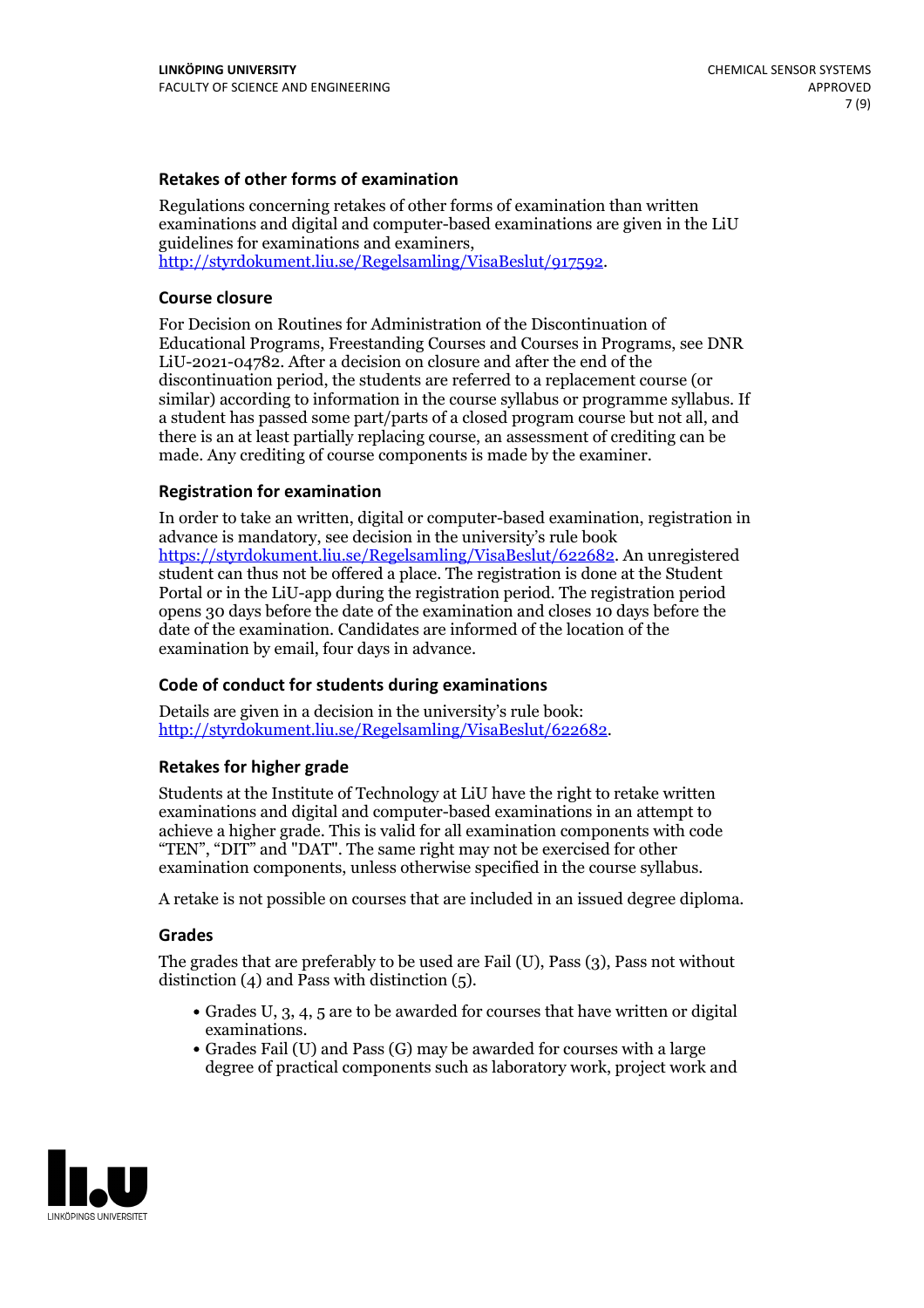group work.<br>• Grades Fail (U) and Pass (G) are to be used for degree projects and other independent work.

### **Examination components**

The following examination components and associated module codes are used at the Faculty of Science and Engineering:

- Grades U, 3, 4, 5 are to be awarded for written examinations (TEN) and
- digital examinations (DIT).<br>• Examination components for which the grades Fail (U) and Pass (G) may be awarded are laboratory work (LAB), project work (PRA), preparatory written examination (KTR), digital preparatory written examination (DIK), oral examination (MUN), computer-based examination (DAT), home
- assignment (HEM), and assignment (UPG).<br>• Students receive grades either Fail (U) or Pass (G) for other examination components in which the examination criteria are satisfied principally through active attendance such as tutorial group (BAS) or examination item
- (MOM).<br>• Grades Fail (U) and Pass (G) are to be used for the examination components Opposition (OPPO) and Attendance at thesis presentation (AUSK) (i.e. part of the degree project).

In general, the following applies:

- 
- Mandatory course components must be scored and given <sup>a</sup> module code. Examination components that are not scored, cannot be mandatory. Hence, it is voluntary to participate in these examinations, and the voluntariness must be clearly stated. Additionally, if there are any associated conditions to
- the examination component, these must be clearly stated as well.<br>• For courses with more than one examination component with grades U,3,4,5, it shall be clearly stated how the final grade is weighted.

For mandatory components, the following applies (in accordance with the LiU Guidelines for education and examination for first-cycle and second-cycle education at Linköping University,<br>[http://styrdokument.liu.se/Regelsamling/VisaBeslut/917592\)](http://styrdokument.liu.se/Regelsamling/VisaBeslut/917592):

If special circumstances prevail, and if it is possible with consideration of the nature of the compulsory component, the examiner may decide to replace the compulsory component with another equivalent component.

For possibilities to alternative forms of examinations, the following applies (in accordance with the LiU Guidelines for education and examination for first-cycle [http://styrdokument.liu.se/Regelsamling/VisaBeslut/917592\)](http://styrdokument.liu.se/Regelsamling/VisaBeslut/917592):

If the LiU coordinator for students with disabilities has granted a student the right to an adapted examination for a written examination in an examination hall, the student has the right to it.